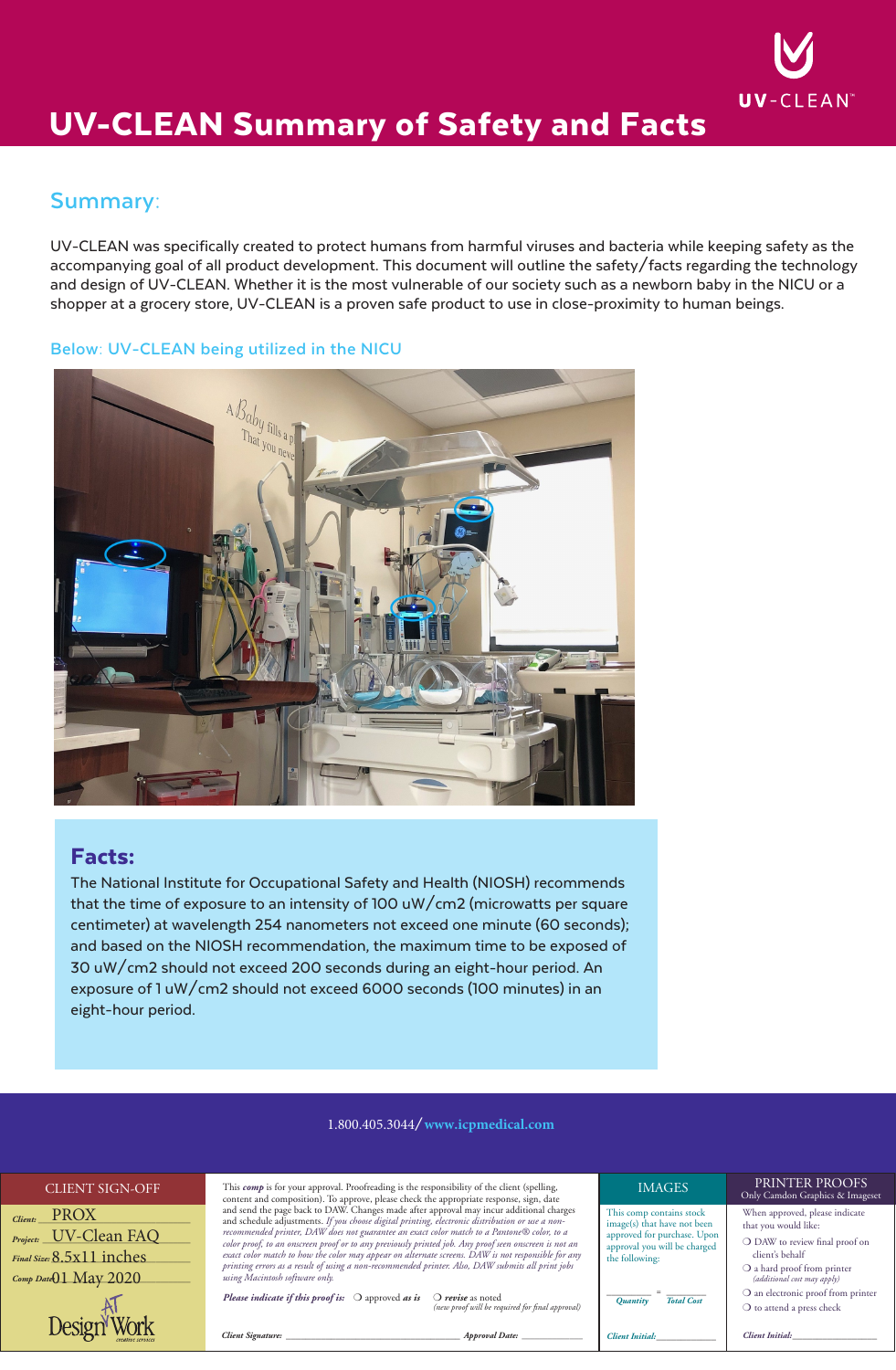# **CP Medical**



## UV-CLEAN Summary of Safety and Facts

### **Testing:**

We have tested the UV-CLEAN motion sensor at various heights and angles to determine possible exposure and to test the effectiveness of the motion sensor. The motion sensor is designed to turn off the bulb prior to getting into any area of where there is active disinfection taken place. Tests were performed at 9 different distances (ranging 3" to 14') and 7 different angles of approach to the unit. A UV-C sensor was attached to a hand to measure effective intensity (uw/cm2) from the UV-C light.

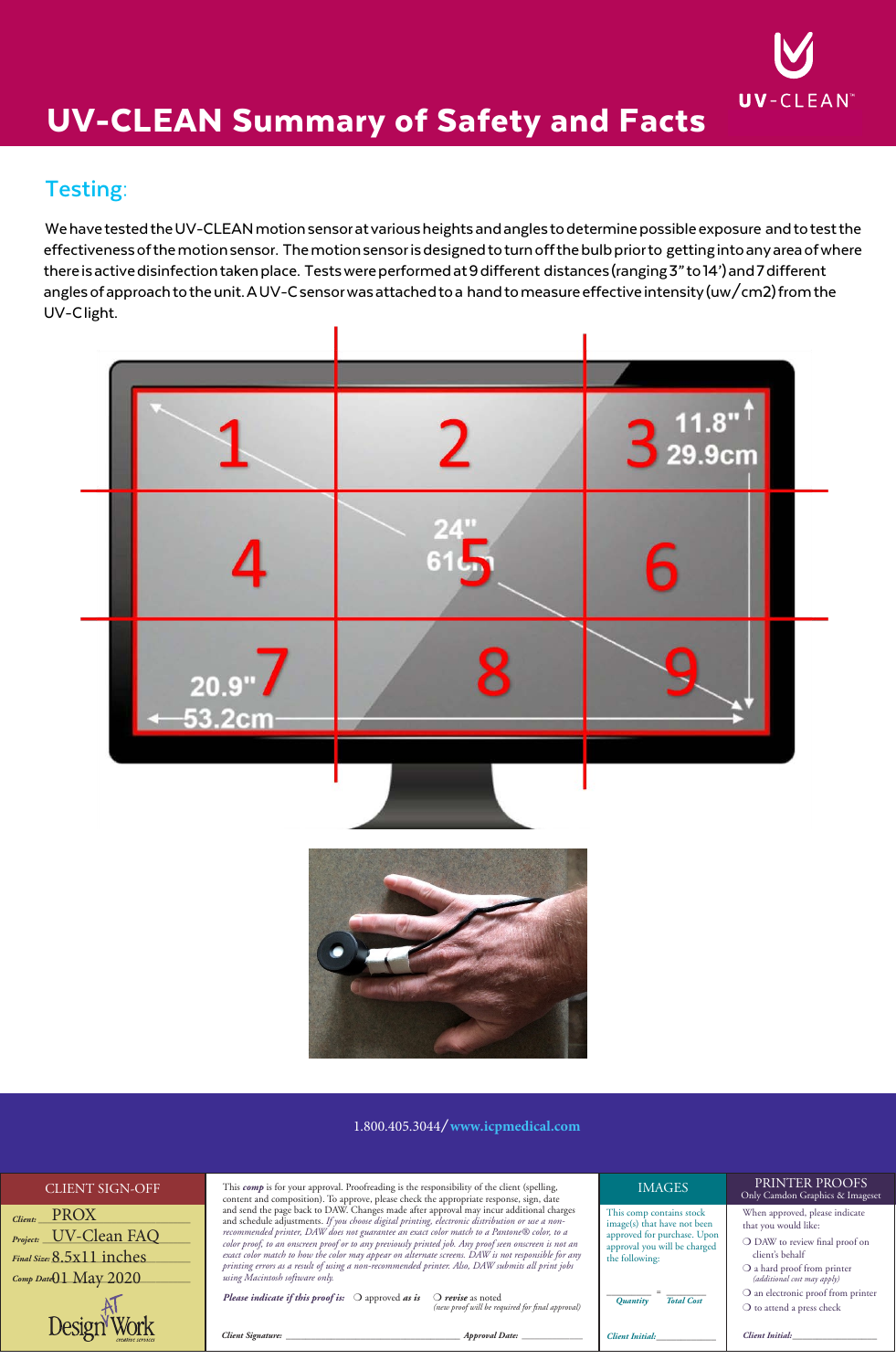**CP Medical** 



## UV-CLEAN Summary of Safety and Facts

| Data: | Quadrant       |   | Exposure in uw/cm2 |    |    |   |   |   |   | <b>SUM</b> | Average |    |     |
|-------|----------------|---|--------------------|----|----|---|---|---|---|------------|---------|----|-----|
|       | 1              | 9 | 5.                 | 6  | 4  | Ō | 2 | 3 | 4 | 5          | 6       | 44 | 4.4 |
|       | 2              | 2 | 0                  | 5. | 2  | 5 | 8 | 1 | 5 | 7          | 2       | 37 | 3.7 |
|       | 3              | 0 | 6                  | 3  | 4  | 5 | 4 | 6 | 7 | 5          | 1       | 41 | 4.1 |
|       | 4              | 1 | 3                  | 1  | 5. | 4 | 3 | 2 | 3 | 3          | 0       | 25 | 2.5 |
|       | 5              | 5 | 7                  | 2  | 0  | 1 | 3 | 0 | 4 | 4          | 2       | 28 | 2.8 |
|       | 6              | 5 | 5.                 | 0  | 5. | 5 | 5 | 4 | 4 | 5          | 5       | 43 | 4.3 |
|       | $\overline{ }$ | 2 | 1                  | 2  | 5. | 1 | 0 | 2 | 4 | 3          | 1       | 21 | 2.1 |
|       | 8              | 1 | 1                  | 5  | 2  | 2 | 7 | 3 | 4 | 0          | 1       | 26 | 2.6 |
|       | 9              | 1 | 1                  | 1  | 5  | 0 | 1 | 2 | 4 | 6          | 3       | 24 | 24  |

#### **Below is the Sum and Average of total exposure for each quadrant in uw/cm2**

|    | Sum of 10 touches.<br>$\mu$ <sub>W</sub> /cm <sub>2</sub> |    |
|----|-----------------------------------------------------------|----|
|    | 37                                                        | 41 |
| 25 | 28                                                        | 43 |
| 21 | 26                                                        | 24 |

|     | Average of 10 touches.<br>uw/cm2 |     |
|-----|----------------------------------|-----|
| 4.4 | 3.7                              | 4.1 |
| 2.5 | 2.8                              | 4.3 |
| 2.1 | 2.6                              | 2.4 |

The results show that the maximum intensity from the never exceeded 9 uw/cm2 and there were only two occurrences of an intensity equal or above 8 uw/cm2.

The average intensity of the 90 occurrences was 3.21 uw/cm2.

Based on the average the maximum number of interruptions during an 8 hour period, to stay below the recommended exposure levels, is 1869.

In a retail setting we recommend the following setting:

3 minutes clean time

15 seconds no motion time

60 minutes wait time

In an office setting we recommend the following setting:

5 minutes clean time

4 minutes of no motion time

60 minutes wait time

Based on our testing these setting do not allow for anyone to exceed the NIOSH limits.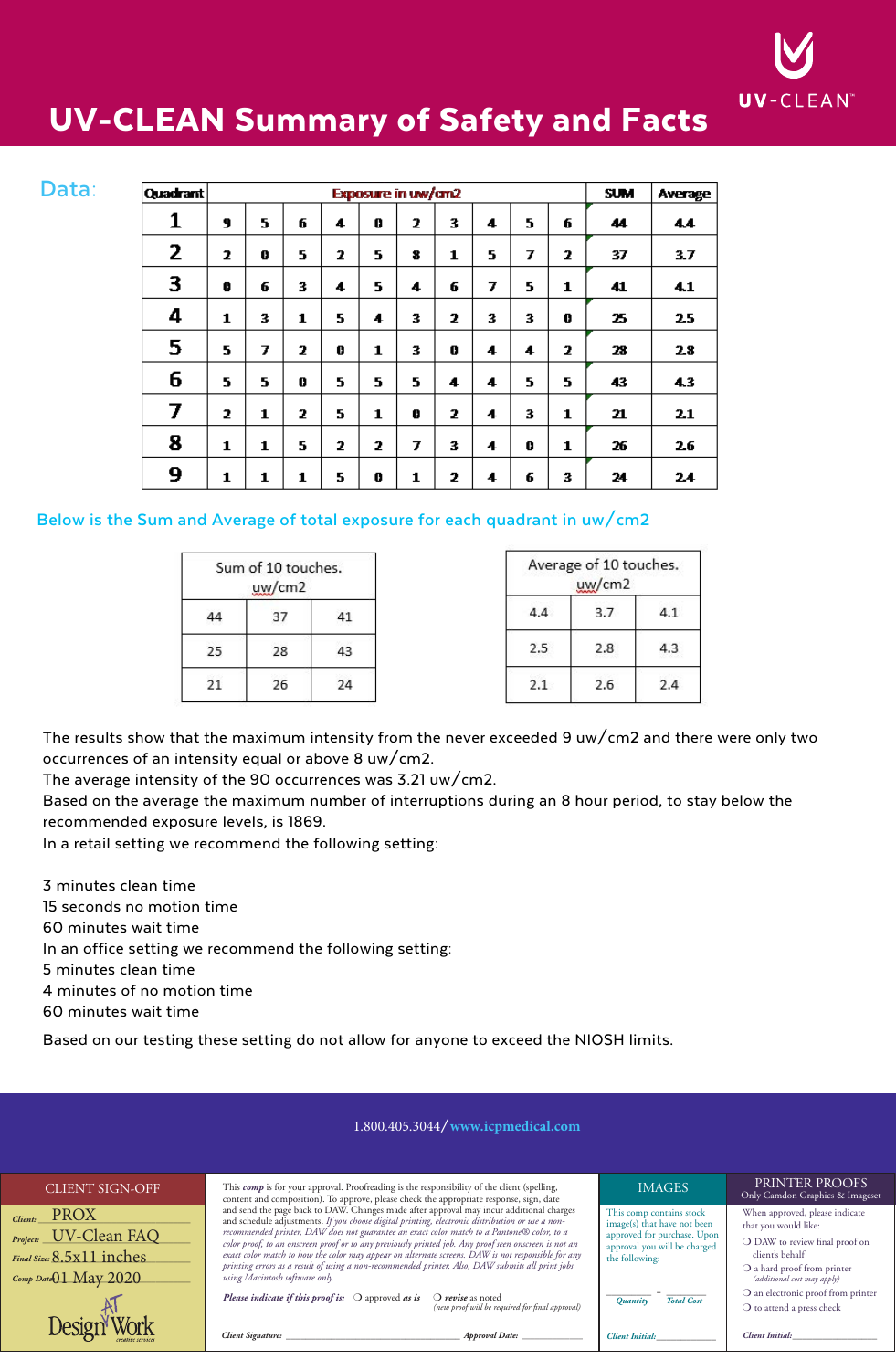**CP Medical** 



## UV-CLEAN Summary of Safety and Facts

### Facts:

It is important to note that exposure to UV-C will only happen if the unit is actively disinfecting. Any motion within the field of disinfection will prevent the unit from turning on. In addition, if there is a 3.25 minute lag after the last usage, the unit will not be running and no exposure will occur.

| Percentage of<br><b>NIOSH</b><br>Recommended<br>Dosage | Number of<br>interruptions<br>8 hours | Number of<br>interruptions<br>hours | Interruptions<br>/ minute |
|--------------------------------------------------------|---------------------------------------|-------------------------------------|---------------------------|
| 10%                                                    | 186.9                                 | 23.4                                | 0.4                       |
| 20%                                                    | 373.8                                 | 46.7                                | 0.8                       |
| 30%                                                    | 560.7                                 | 70.1                                | 1.2                       |
| 40%                                                    | 747.7                                 | 93.5                                | 1.6                       |
| 50%                                                    | 934.6                                 | 116.8                               | 1.9                       |
| 60%                                                    | 1121.5                                | 140.2                               | 2.3                       |
| 70%                                                    | 1308.4                                | 163.6                               | 2.7                       |
| 80%                                                    | 1495.3                                | 186.9                               | 3.1                       |
| 90%                                                    | 1682.2                                | 210.3                               | 3.5                       |
| 100%                                                   | 1869.2                                | 233.6                               | 3.9                       |

The table above shows the exposure likelihood if the unit. Based on the testing the chances of exposure above 20% during an 8-hour period is extremely unlikely. This would involve an average over 47 interruptions in 1 hour and during all those engagements, the UV-CLEAN would need to be actively disinfecting.

### Key Safety Results:

- 1. Any human exposure to UV-C light via UV-CLEAN is substantially below any dangerous levels to human beings.
- 2. The UV-CLEAN motion detector is effective in preventing even minimal exposure to UV-C light.
- 3. The angle of the UV-CLEAN solution is pointed down and safely away from the human eye.
- 4. If for any reason the UV-CLEAN solution malfunctions for any reason, the bulb will stop working and the front  $\log$ o will start flashing alternately blue/white.